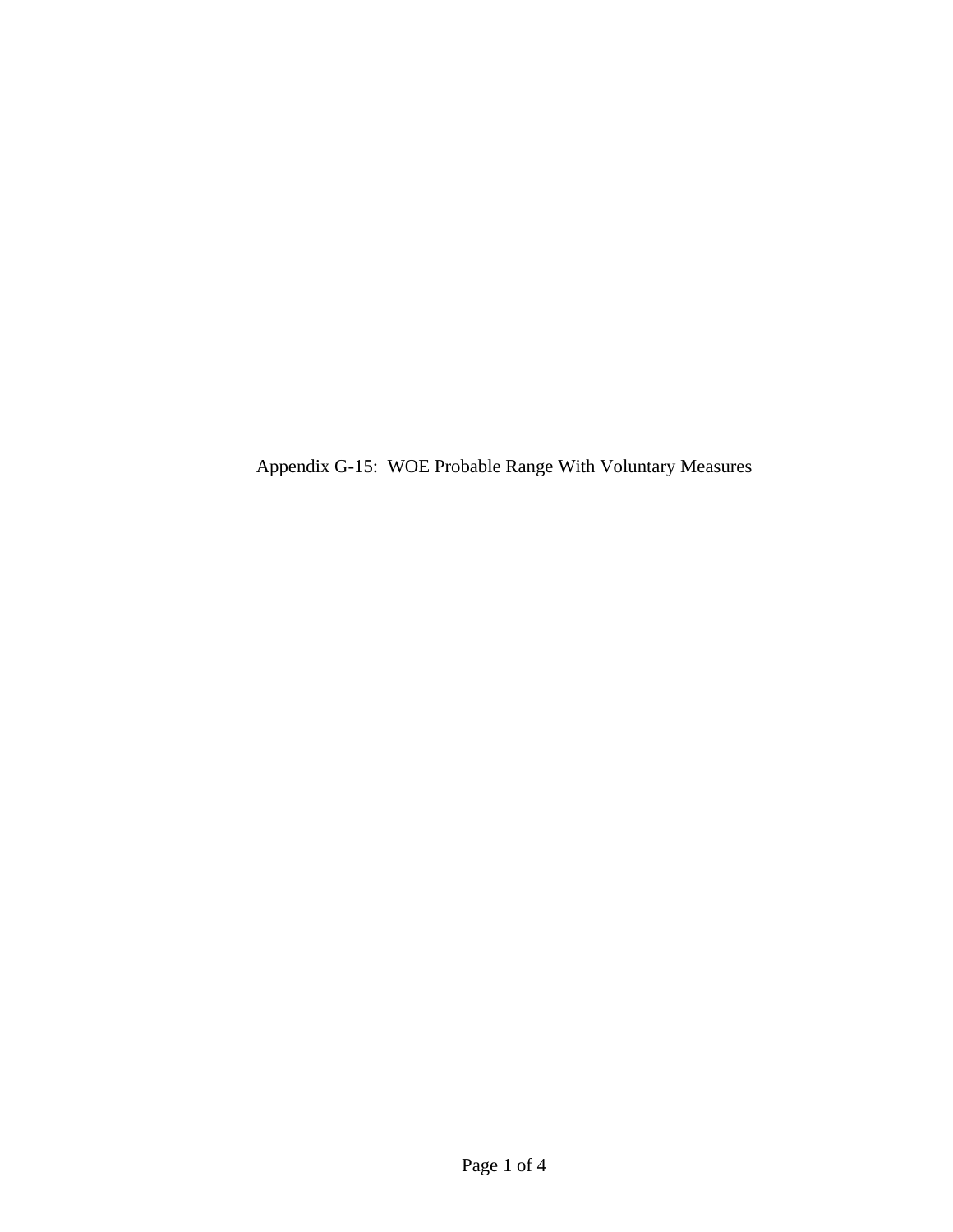**This Appendix supplies results and methodology for the Baltimore 8-Hour Ozone NAA WOE Attainment Demonstration Without Voluntary Measures & With Voluntary Measures** 

| Site Name -<br>County, State                      | Site ID Number | Observed          | Modeled |                         | <b>WOE Without Voluntary Measures</b> |                           |                  |                           | Modeled             | <b>WOE With Voluntary</b><br>Measures |                           |
|---------------------------------------------------|----------------|-------------------|---------|-------------------------|---------------------------------------|---------------------------|------------------|---------------------------|---------------------|---------------------------------------|---------------------------|
|                                                   |                | 2002 Base<br>Year | 2009    | 2012<br>BOTW-B4 BOTW-B4 | 2009<br>Probable                      | 2009<br>Probable<br>Range | 2012<br>Probable | 2012<br>Probable<br>Range | 2009<br>Telecommute | 2009<br>Probable                      | 2009<br>Probable<br>Range |
| Davidsonville-<br>ANNE ARUNDEL CO, MD             | 240030014      | 98.0              | 84      | 78                      | 77.0                                  | $80.1 - 73.9$             | 68.0             | $71.1 - 64.9$             | 80.5                | 74.8                                  | $77.9 - 71.7$             |
| <b>IFt.</b> Meade -<br><b>ANNE ARUNDEL CO, MD</b> | 240030019      | 97.0              | 84      | 78                      | 77.5                                  | $80.6 - 74.4$             | 68.5             | $71.6 - 65.4$             | 80.1                | 75.1                                  | 78.2 - 72.0               |
| Padonia –<br>BALTIMORE CO, MD                     | 240051007      | 88.7              | 77      | 72                      | 71.2                                  | 74.3 - 68.1               | 63.7             | $66.8 - 60.6$             | 74.6                | 69.5                                  | 72.6 - 66.4               |
| $Essex-$<br>BALTIMORE CO, MD                      | 240053001      | 91.3              | 80      | 76                      | 74.4                                  | $77.5 - 71.3$             | 68.4             | $71.5 - 65.3$             | 78.6                | 73.2                                  | $76.3 - 70.1$             |
| South Carroll -<br>CARROLL CO, MD                 | 240130001      | 88.7              | 75      | 69                      | 68.2                                  | $71.3 - 65.1$             | 59.2             | $62.3 - 56.1$             | 71.8                | 66.1                                  | $69.2 - 63.0$             |
| Edgewood-<br>HARFORD CO, MD                       | 240251001      | 100.3             | 85      | 80                      | 77.4                                  | $80.5 - 74.3$             | 69.9             | $73.0 - 66.8$             | 83.3                | 76.0                                  | $79.1 - 72.9$             |
| Aldino-<br>HARFORD CO, MD                         | 240259001      | 97.0              | 82      | 76                      | 74.5                                  | 77.6 - 71.4               | 65.5             | $68.6 - 62.4$             | 80.0                | 73.0                                  | 76.1 - 69.9               |

## **Baltimore 8-Hour Ozone NAA WOE Attainment Demonstration Without Voluntary Measures & With Voluntary Measures**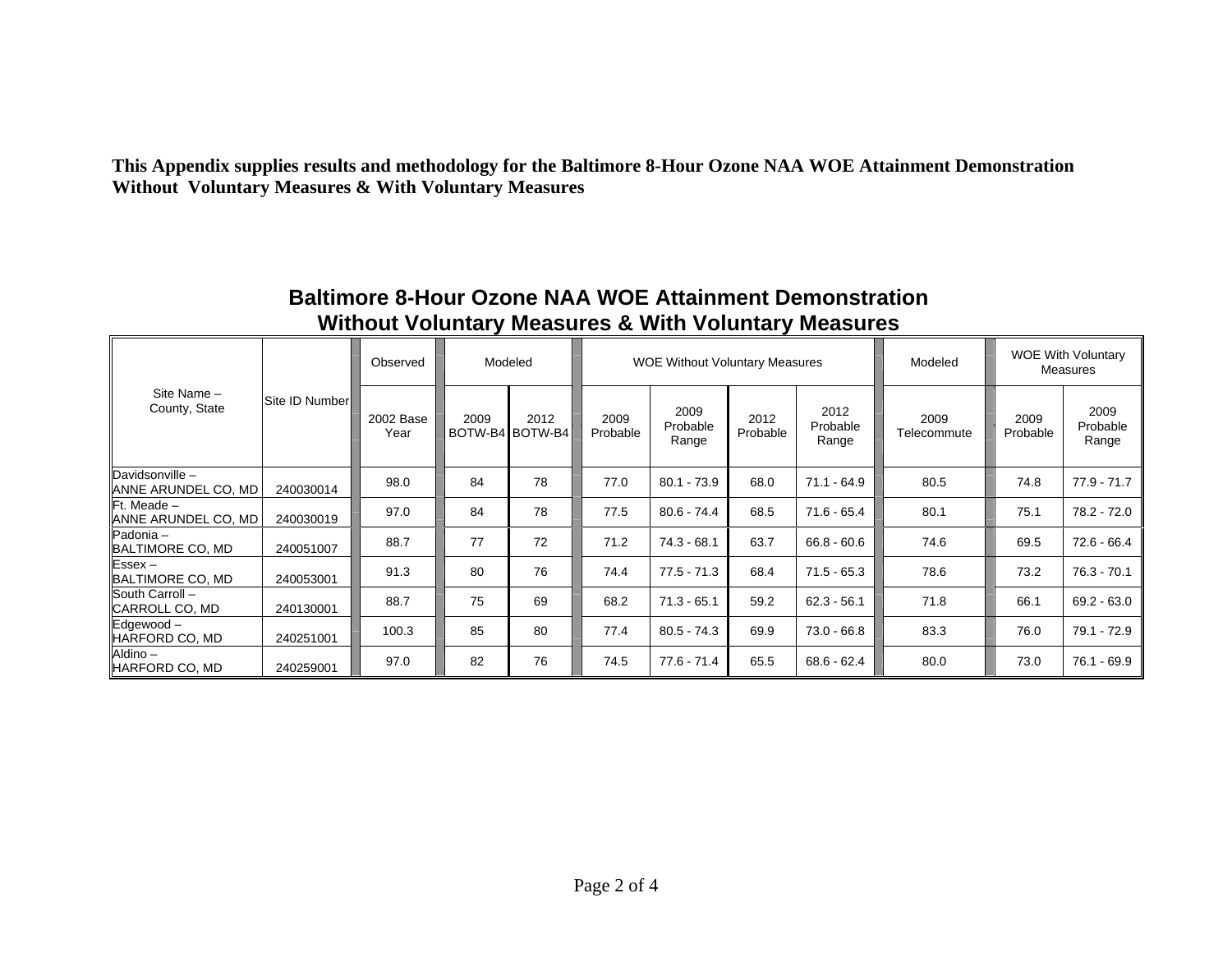## **WOE Without Voluntary Measures 2009 & 2012 Probable Ranges**

The monitoring station at Edgewood was used for the following sample calculations.

Given:

 All values are 8-hour ozone design values (ppb) Observed  $2002 = 100.3$  ppb Modeled 2009 BOTW-B4  $= 85$  ppb Modeled Benefit = Observed 2002 –Modeled 2009 BOTW-B4 =  $100.3$  ppb –  $85$  ppb =  $15.3$  ppb



Allowing for considerable margin, the underestimation of the WOE Benefit is conservatively cut in half (50%). The conservative WOE Benefit is calculated as follows:

WOE Benefit<sub>Conservative</sub> = Modeled Benefit x  $1.5 = 15.3$  ppb x  $1.5 = 22.95$  ppb

WOE Without Voluntary Measures 2009 Probable = Observed  $2002 - WOE$  Benefit $_{\text{Conservative}}$  $= 100.3$  ppb  $- 22.95$  ppb  $= 77.4$  ppb

WOE Without Voluntary Measures 2009 Probable Range Calculations:

Upper Bound = Probable  $2009 + 3.1$  ppb = 77.4 ppb + 3.1 ppb =  $80.5$  ppb Lower Bound = Probable  $2009 - 3.1$  ppb =  $77.4$  ppb  $- 3.1$  ppb =  $74.3$  ppb

WOE Without Voluntary Measures 2012 Probable Range Calculations: Process is identical to the steps described above, except for the substitution of Modeled 2012 BOTW-B4 instead of Modeled 2009 BOTW-B4.

Note:

The 3.1 ppb adjustment to calculate the lower bound and upper bound represents the uncertainty in future design values and was calculated by Jeff Stehr (UMD). More detailed information can be found in Appendix G-9.